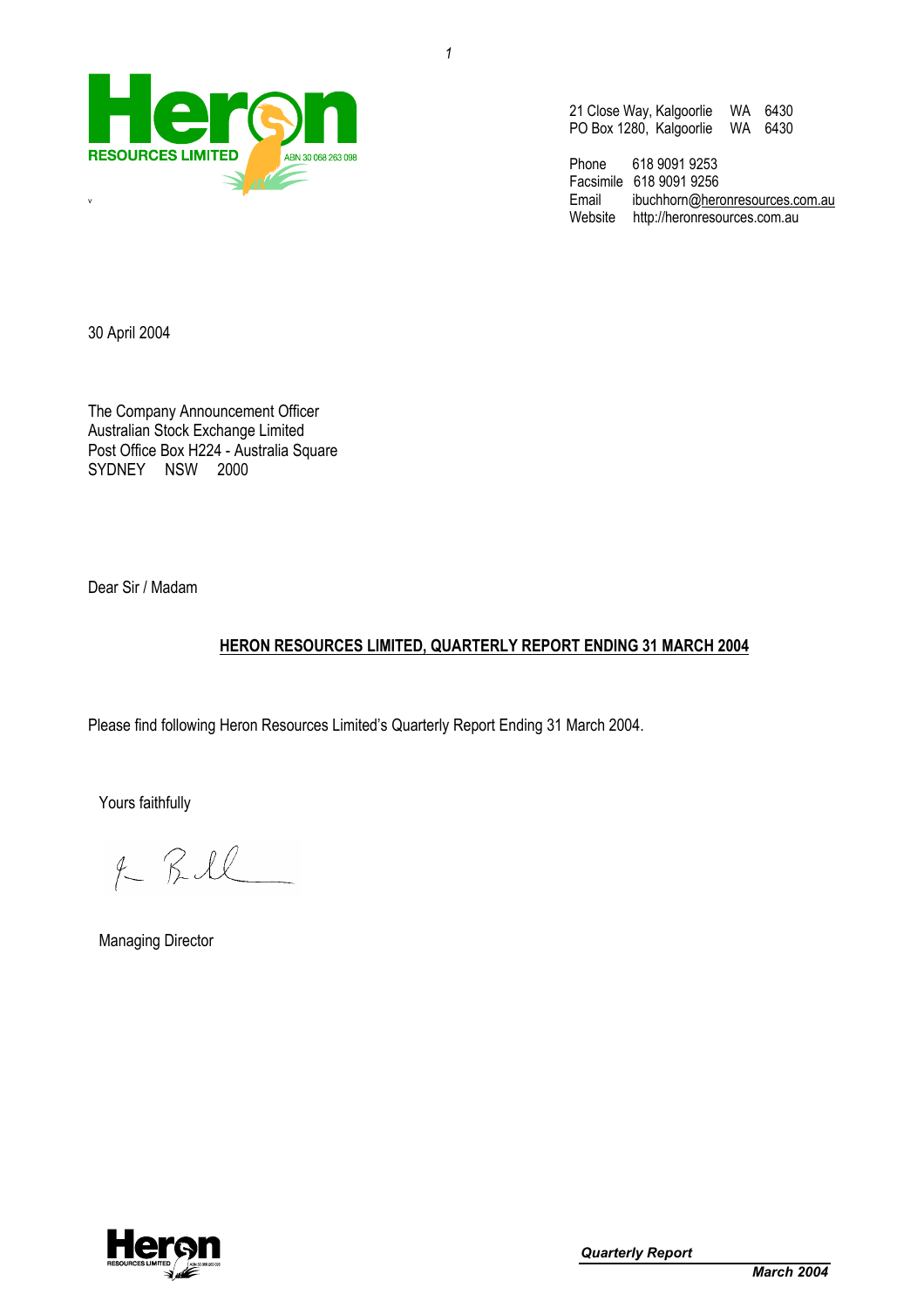

*1* 

# **QUARTER HIGHLIGHTS**

- ¾ **Heron has acquired the Bulong Nickel Project mineral rights for A\$3.8m, mainly as Shares.**
- ¾ **Heron intends to list its nickel laterite assets on the London AIM, as a dual ASX listing.**
- ¾ **Consultants have been appointed for the Kalgoorlie Nickel Project Scoping Study.**
- ¾ **Regent Resources Limited is advancing towards an IPO.**

#### **Nickel Laterite**

**Heron Resources Limited** ("Heron") purchased all mineral rights to the Bulong Nickel Project on 8 April 2004. A third party purchased the plant and infrastructure. The Bulong nickel laterite operation was commissioned in 1999 with a published start up resource of 140 million tonne at 1% Ni, and has mined some 3 million tonne of ore.

The Heron Kalgoorlie Nickel Project ("KNP") now includes Heron's Goongarrie, Siberia, Highway and Ghost Rocks projects north of Kalgoorlie, and Bulong, Kalpini and Lake Rebecca projects east of Kalgoorlie. The addition of the Bulong mineral resource increases the resource inventory considerably beyond the previously reported 225 million tonnes at 1.03% Ni and 0.08% Co at a 0.75% Ni cut-off.

Heron has now moved the **Kalgoorlie Nickel Project to a feasibility and development status for a 40,000tpa nickelin-intermediate product processing plant**. A comprehensive Scoping Study is in preparation, including independent resource estimates of all the Company's projects, ore characterisation, and evaluating processing flowsheet options. Results of this study will be presented in the June 2004 Quarterly Report.

Further project acquisitions are in progress to ensure that the KNP is the largest, highest grade nickel laterite development project in Australia. Additionally, Heron continued its aggressive pegging, having applyied for tenements over the Walter Williams Formation north-west of Menzies and in the Siberia area.

Reverse circulation drilling of the **Highway Prospect** north of Goongarrie consisted of 2,095 metres in 52 holes, covering 10 kilometres of Walter Williams Formation ultramafic strike length. Extensive goethite ore was encountered in the drilling completed. Significant intersections from composite samples to date include (results received for 30 holes):

| HWRC 05 | 10 to $24m$ | 14m at 1.01% Ni and 0.09% Co |
|---------|-------------|------------------------------|
| HWRC 14 | 4 to 8m     | 4m at 1.36% Ni and 0.09% Co  |
| HWRC 25 | 14 to 27m   | 13m at 0.90% Ni and 0.08% Co |
| HWRC 30 | 15 to 27m   | 12m at 0.98% Ni and 0.20% Co |

The Highway drilling is adding quality tonnes to Heron's nickel laterite resources, further establishing Heron as the dominant nickel laterite laterite resource company in the Eastern Goldfields of Western Australia.

#### **London Stock Exchange AIM Listing**

Subject to Shareholder approval, the feasibility path for nickel production from the Kalgoorlie Nickel Project will include:

- Heron is to be dual listed on the London Alternative Investment Market ("AIM") and ASX, as a pure nickel laterite development company focused on bringing the Kalgoorlie Nickel Project to production. The proposed move to AIM is to better access the capital markets that are required to support a project of the proposed scale of the Kalgoorlie Nickel Project.
- Discussions commenced with international refiners in respect of product off-take and investment in Heron.
- The non-nickel laterite assets are to be de-merged into Heron's wholly owned subsidiary Regent Resources Limited, with an in specie distribution to Heron Shareholders to be likely. Heron's Iron Ore assets are being considered for transfer to Regent, as a leading project for the Regent IPO.

Heron is to appoint a Nominated Adviser and corporate adviser for the AIM listing. The independent Competent Persons Report for the AIM listing is already in preparation, incorporating the recent Bulong acquisition.

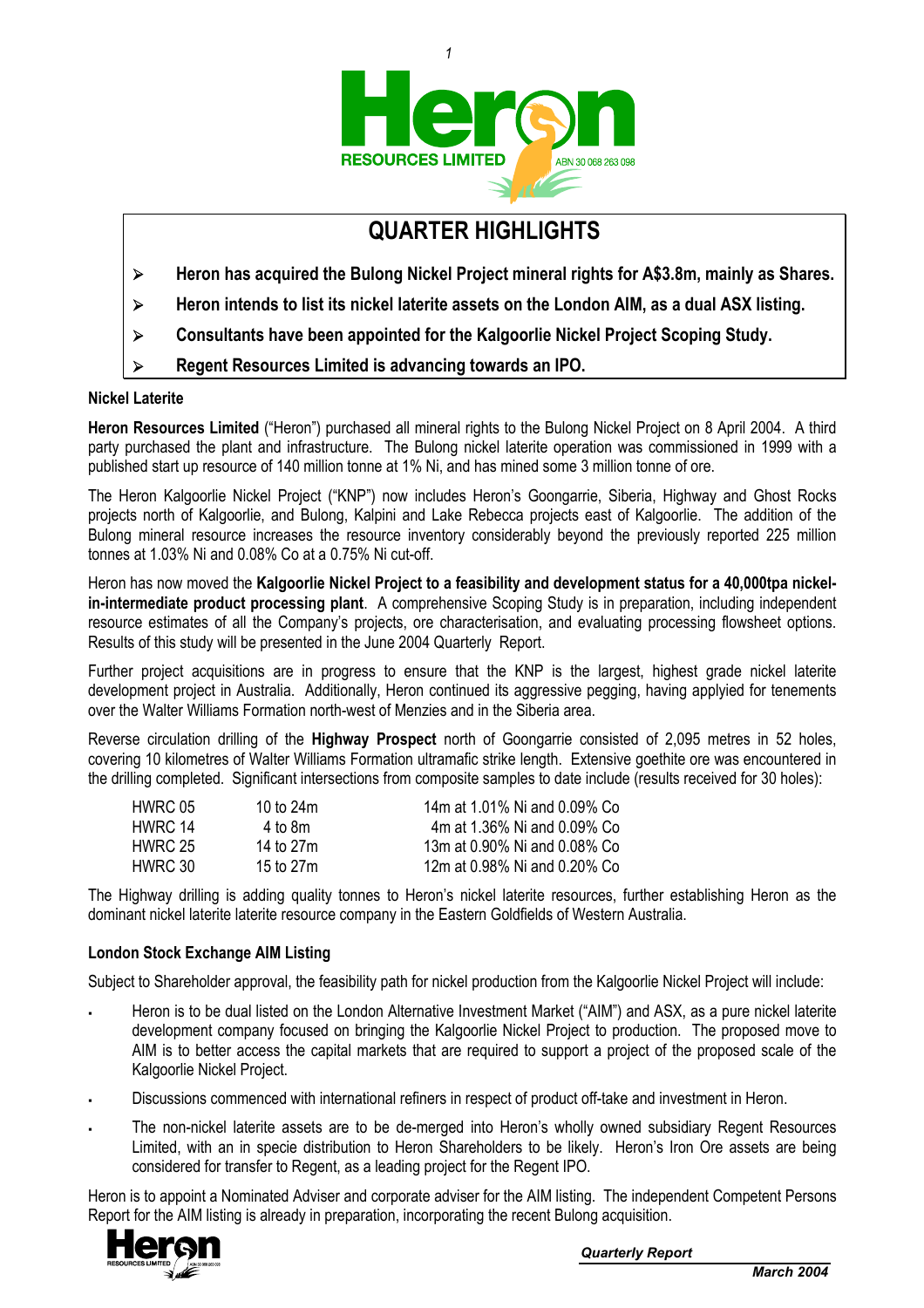

*Figure 1 Kalgoorlie Nickel Project Locations and Areas of Resource Drilling* 

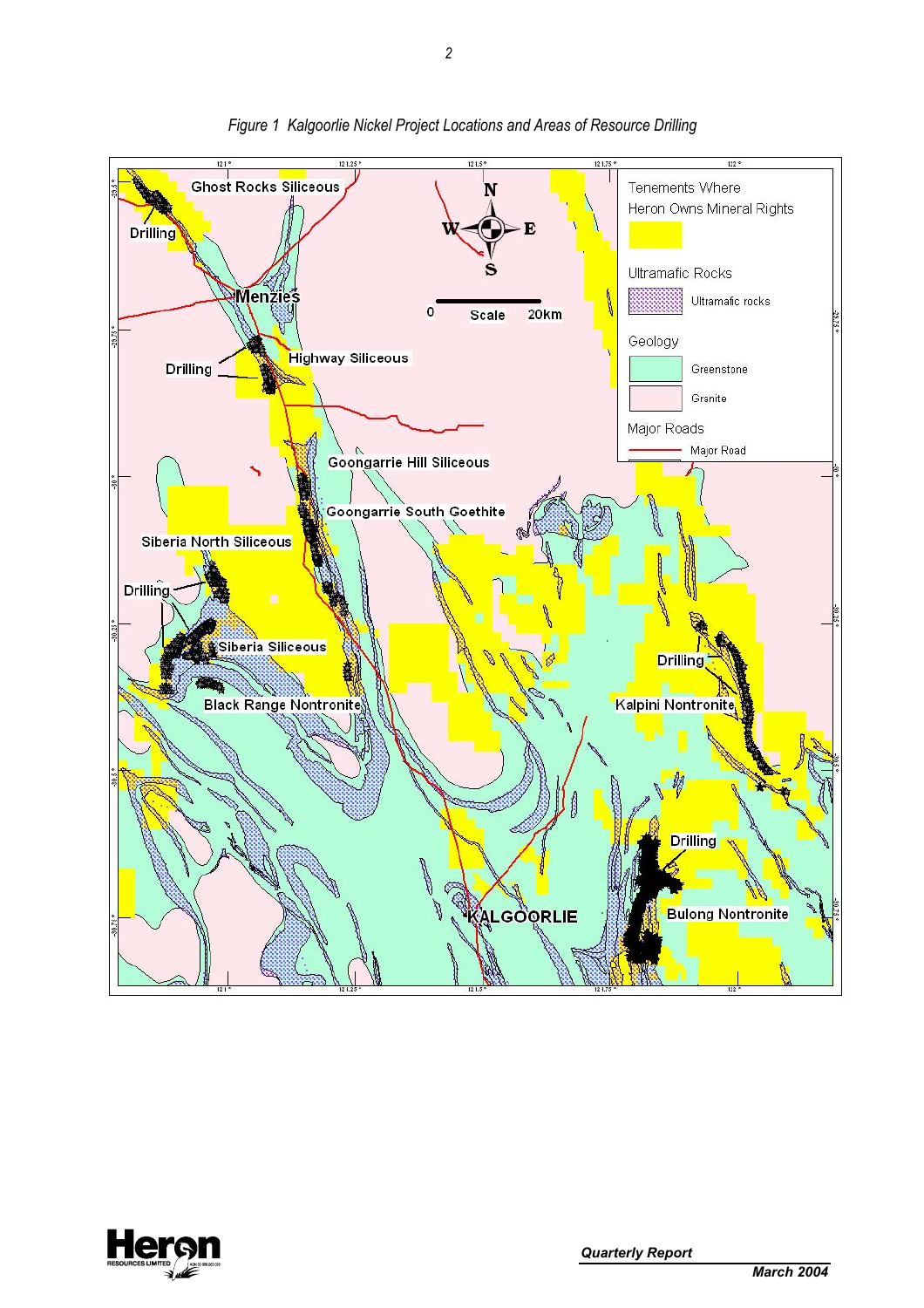#### **1. SUMMARY**

#### **Heron Resources Limited**

#### **Nickel Laterite**

The addition of the Bulong Project to the Kalgoorlie Nickel Project creates the premium nickel laterite project in Australia in terms of resource inventory, metallurgical quality and existing infrastructure.

Sinclair Knight Mertz Pty Ltd ("SKM") has been appointed consulting engineer and has commenced a Scoping Study for the Kalgoorlie Nickel Project. SKM are advising on Process Design Criteria and Block Flow Diagrams ("BFD"), to enable Heron to proceed to Feasibility Study. Heron Exploration Director Mat Longworth is coordinating the Scoping Study.

The Scoping Study will initially evaluate a 40,000tpa nickel-in-intermediate product operation.

Snowden Mining Industry Consultants ("Snowden") has been appointed to estimate the total resource inventory of the Kalgoorlie Nickel Project, and prepare an independent Competent Persons Report for the AIM listing.

An Information Memorandum and electronic data room has been prepared for the Kalgoorlie Nickel Project, ahead of expected Due Diligence requirements.

Nickel laterite resource tenements within the orehosting Walter Williams Formation continued to be acquired through pegging, with high quality acquisitions completed at Ghost Rocks, Siberia and Jump Up Dam.

#### **Nickel Sulphide**

Heron's 2 million data point drill assay data base has been interrogated to identify potential nickel sulphide geological settings. Some 100 targets were identified, and drill pulps retrieved for multi-element analysis as a first pass nickel sulphide evaluation.

The new nickel sulphide targets are related to basal komatiite contacts at **Mineral Patch Hill**, **Vettersberg**, **Wellington North** and **Kalpini**. Heron's exploration methodology involves detailed multi-element analysis of a specific regolith horizon. The next phase of the nickel sulphide exploration is planned to be TEM surveys.

Gossan sampling within Heron's tenements immediately along strike from Image Resources' Emu Lake "Gossan Zone" returned significant nickel-copper results supported by highly anomalous PGM assays.

The Image Resources Emu Lake drilling results clearly demonstrate the intrinsic value of Heron's extensive ultramafic foot print of tenements in the Eastern Goldfields.

Specifically, Heron's 100%-owned Kalpini nickel laterite belt is now additionally highlighted as a high priority nickel sulphide belt, with a 40km strike length of the favourable Emu Lake ultramafic magnetic package.

At Kalpini, the vast majority of Heron's previous 26,000m of RC drilling has been focussed on the nickel laterite-enriched Eastern Ultramafic. The Western Ultramafic, now confirmed as a favourable nickel sulphide target, has had only minimal exploration of any type carried out.

It is planned that Heron deal in or divest the nickel sulphide assets prior to the proposed AIM listing, and discussions have commenced with a potential partner.

### **Regent Resources Limited**

#### **Base Metal Sulphide, Gold and Iron Ore**

Heron's wholly owned subsidiary **Regent Resources Limited** ("Regent") has moved to full IPO preparation, with part of the Bulong purchase consideration being satisfied by the issue of Regent shares and options. The aim is to list Regent on ASX (or possibly AIM) prior to 31 December 2004.

Field exploration is current at the Yindarlgooda Project, targeting Volcanogenic Massive Sulphide ("VMS") mineralisation. As well as having base metal prospectivity, the project represents a potential sulphuric acid source for the Kalgoorlie Nickel Project.

Regent has applied for 750km2 project area in the Warburton district 730km NE of Kalgoorlie. The area is highly prospective for Proterozoic copper mineralisation. Over 150 copper mineralised occurrences have been previously documented, and drilling conducted in the early 1970s intersected highgrade copper/silver mineralisation in a number of drill holes, including:

- 3.5m at 8.2% Cu and 16.4g/t Ag from 73m;
- 3.1m at 2.2% Cu and 19.1g/t Ag from 99m;
- 3.5m at 2.2% Cu and 5.3g/t Ag from 59m.

Virtually no exploration has been conducted in the area since the 1970s, and with modern geophysical techniques used in conjunction with the existing geochemical and drilling database, the area can be quickly explored for major base-metal deposits.

Regent's Mt Elvire Project and non-iron ore mineral rights at the 100% owned Bungalbin Project were sold to Scimitar Resources Limited ("Scimitar") during the Quarter.

The sale by Heron of its non-nickel laterite projects such as Mt Elvire and Bungalbin is maintaining the Company focus on the development of its world class Kalgoorlie Nickel Project.

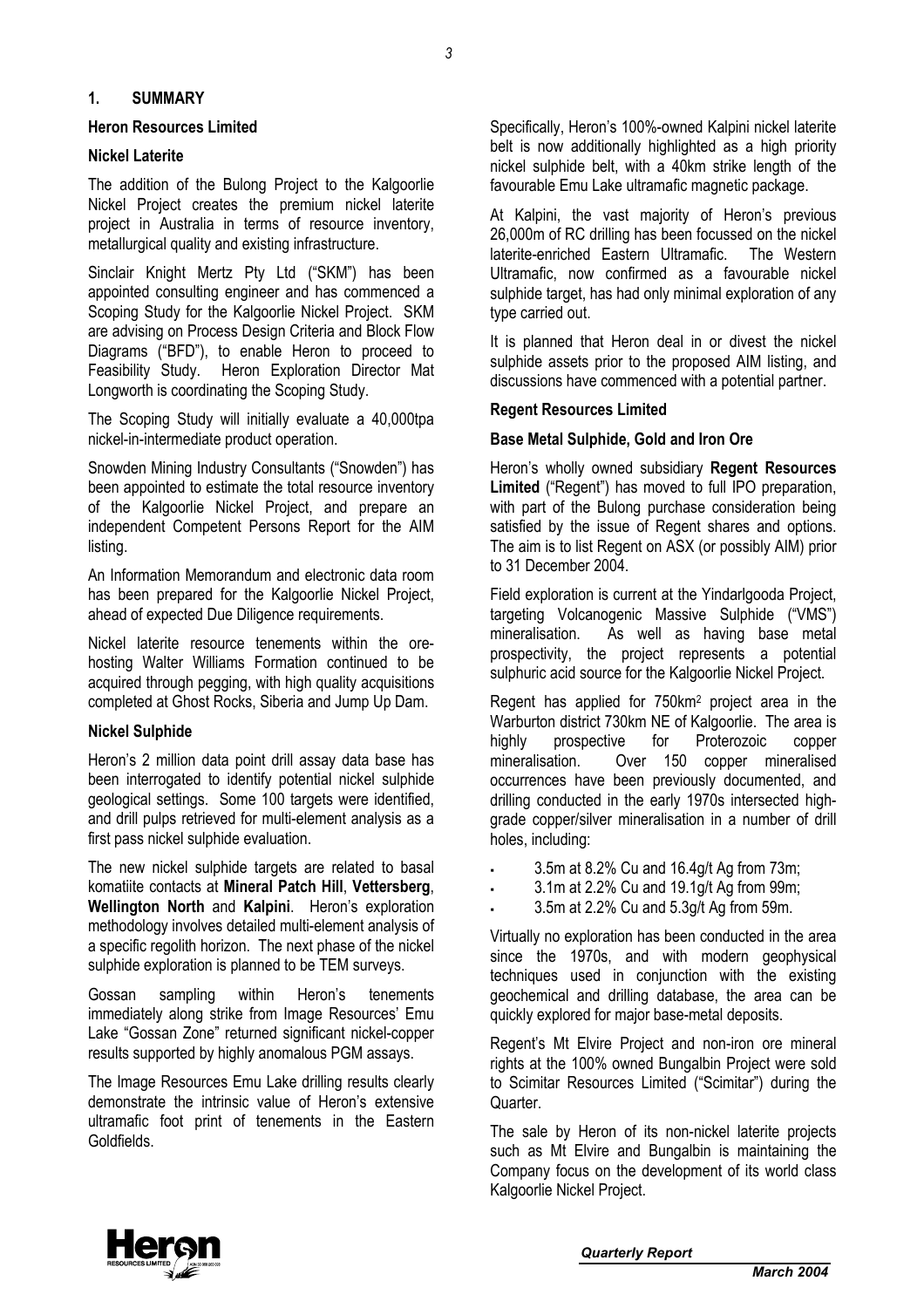### **2. OPERATIONS REVIEW**

### **2.1 KALGOORLIE NICKEL PROVINCE**

#### **Kalgoorlie Nickel Project**

QAQC reviews continue for the Kalgoorlie Nickel Project drill data base. Comparisons of initial composite sample assays with the mean Ni and Co grade of the individual metre re-splits was completed and has confirmed good correlation.

A detailed multi-element ore characterisation study was completed, to standardise the variety of ore identification interpretations for the various resources which Heron has purchased over the last two years (three different ore logging systems).

The three main Kalgoorlie Nickel Project ore styles are:

- Goethitic **Heron CUP/CUF/CUS**
- Nontronitic Heron CUN/CLN
- Saprolitic Heron SLM

The resource inventory is being re-estimated in terms of the three basic ore types, and it is aimed to ultimately distinguish twelve distinct ore sub-types. The distinguishing of separate ore types will allow more accurate prediction of metallurgical performance and blending requirements.

#### **2.1.1 Bulong**

Heron right to acquire 100% of all mineral rights. Nickel - gold - base metals.

The Bulong area is located 90km SE of Heron's North Kalgoorlie Nickel Project, and 40km SW of Heron's Hampton Nickel Project and as such, represents a key strategic holding adjoining Heron's existing nickel laterite resource inventory.

Detailed due diligence was completed during the Quarter, following which Heron entered into an agreement for the purchase of all mineral rights for mining tenements in the Bulong Project beneficially owned by Bulong Operations Pty Ltd and Bulong Nickel Pty Ltd (both with Receivers and Managers Appointed and In Liquidation), together termed the "Vendor".

The consideration to be paid by Heron to the Vendor for the Bulong Project mineral rights is as follows:

- i. A\$50,000 as a non-refundable cash payment to secure an exclusivity period in which to complete the purchase of the Tenements, to be completed on or before 31 December 2004.
- ii. A\$50,000 as a refundable cash payment.
- iii. Issue of ordinary fully paid Shares in Heron at an issue price such that the value of those Shares issued equals A\$1,450,000.

iv. Either:

if Heron's wholly owned subsidiary Regent lists on ASX on or before 31 December 2004:

- a. the issue of 7,000,000 ordinary fully paid shares in Regent at an issue price of A\$0.25; and
- b. the issue of 7,000,000 options in Regent, exercisable at A\$0.35 on or before the date five years from the admission of Regent to the Official List of ASX;
- or:

if Regent is not listed on ASX on or before 31 December 2004, then the issue of Heron Shares to the value of A\$2,240,000.

The total consideration as cash, and/or Heron Shares and/or Regent shares and options is A\$3,790,000.

The Bulong plant and infrastructure assets were separately purchased by LionOre Mining International Ltd.

The Hampton Nickel Project, now represented by Bulong with the Kalpini and Lake Rebecca prospects, is dominantly saprolite and nontronite nickel laterite ore. The North Kalgoorlie Nickel Project, represented by the Goongarrie, Siberia, Highway and Ghost Rocks prospects, consists of siliceous and goethite ore for High Pressure Acid Leach ("HPAL"). Bulong is now a key strategic asset of the Kalgoorlie Nickel Project, being the main source of saprolite ore for atmospheric acid leaching ("AAL") and neutralisation. This is the basis of Heron's proposed Enhanced Acid Leach processing flow-sheet.

Extensive site visits were completed in conjunction with due diligence for the Bulong purchase, including environmental assessment. In particular, validation relogging of old nickel laterite drill holes was completed, which now forms part of the Kalgoorlie Nickel Project Scoping Study.

The Company's resource consultant has completed a Bulong field visit and data base audit, and is modelling the Bulong ore body for resource estimation.

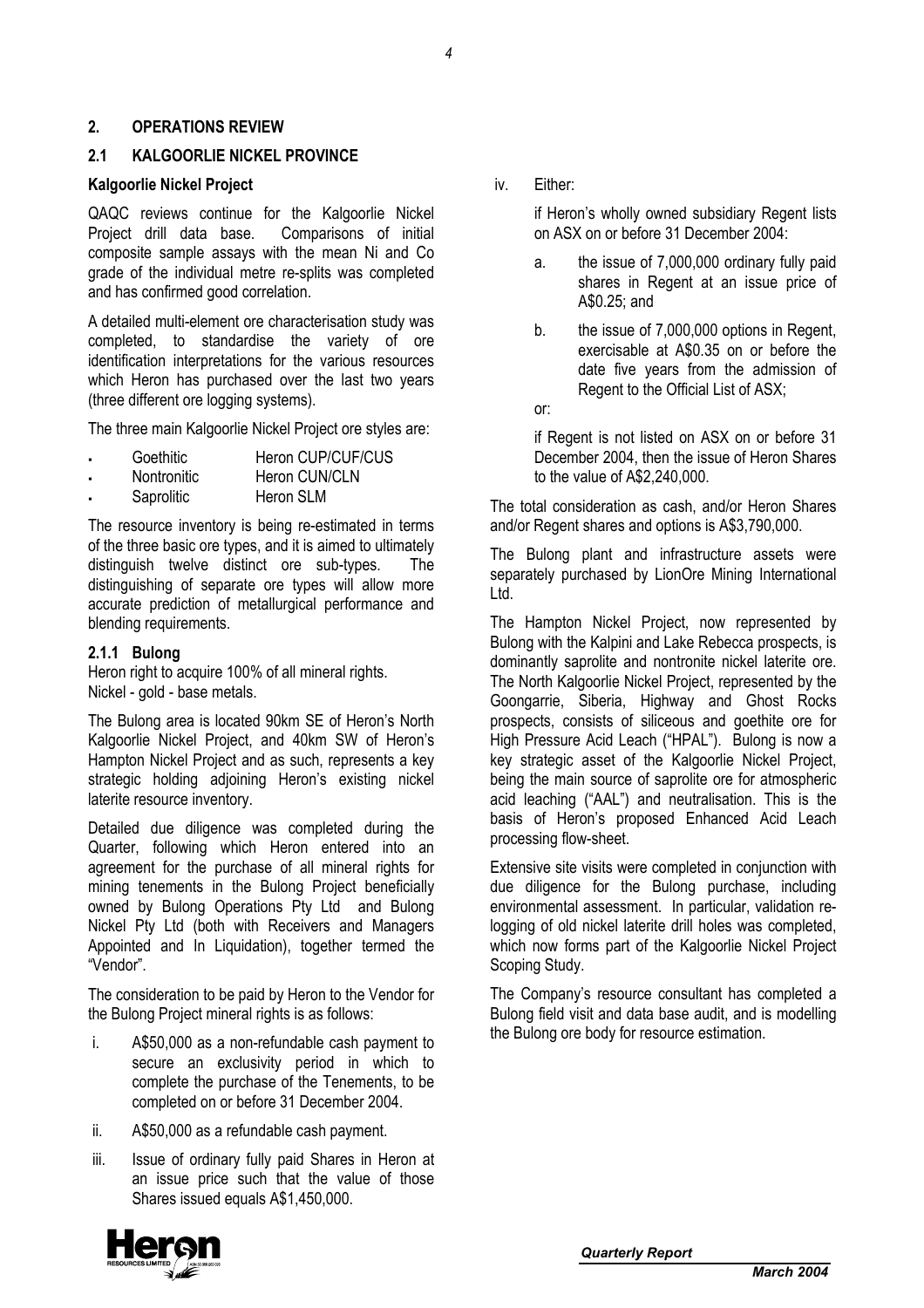Heron 100%. Nickel - gold.

Validation re-logging of selected nickel laterite drill holes was completed as part of the Kalgoorlie Nickel Project Scoping Study. Preliminary concepts were presented to the independent engineer for materials transport, ore characterisation and process flow sheet. Data bases on all world-wide PAL nickel laterite operations were compiled, to assist in flow sheet optimisation.

## **Goongarrie Nickel Sulphide and Gold Study**

A Eastern Goldfields nickel sulphide field study was completed, analysing komatiite volcanology.

Two prospective nickel sulphide targets have been identified and field checked at **Vettersberg**, being discrete komatiite lava channels at the base of the Walter Williams Formation. Soil geochemical programs have commenced, utilising Heron's multi-element pathfinder suite.



regional\_soils by Ni\_ppm

| 1,180 to 2,210    |          | a.  |
|-------------------|----------|-----|
| 450 to 1,180 (10) |          |     |
| 240 to            | 450(11)  |     |
| 150 to            | 240 (13) |     |
| 100 to            | 150      |     |
| 70 to             | 100      | 07) |
| 20 to             | 70       | G7) |

## *Figure 2 Vettersberg Soil Nickel Traverse*

In the Vettersberg nickel assay suite, there is a 587ppm Ni soil anomaly indicative of komatiite, with Ni/Cu ratio of 10. There is a well formed symmetrical nickel anomaly over a 300m width. A follow up 70 sample program of 100m spaced GPS controlled soil sampling confirmed the nickel anomaly, prioritising future TEM surveying and possible drilling.

At **Slug Hill**, an anomaly of 1550ppm Ni against a 100ppm Ni background was identified. There is also a displaced 48ppb Au anomaly, being at the basaltultramafic contact (Sand Queen mineralised structure). Again, follow up TEM survey of the target is required.

## **2.1.3 Siberia**

Heron 100%. Nickel - gold.

Validation re-logging of selected nickel laterite drill holes was completed as part of the Kalgoorlie Nickel Project Scoping Study. A uniform mine stratigraphy is present, consisting from surface to end-of-hole of transported laterite, brown siliceous ore (Heron CUS), white-yellow magnesitic footwall (Heron CLM) and variable green and white magnesitic saprolite (Heron SLM).

At Siberia North, old gold exploration drill holes reveal a strongly developed goethite ore profile in an area where Heron has not yet drilled. Good potential exists to increase the resource inventory from this new zone.

## **2.1.4 Highway**

Heron 51% (Highway) and 87.5% (Highway Extended). Nickel - gold.

A 6,600m RC drill program has commenced, based on a 400x80m pattern over 24 drill lines targeting previously defined nickel laterite intercepts and high intensity magnetic anomalies.

Significant results at a 0.75% Ni cut-off grade include:

| Hole   | North | East | From | To  | Thick | Ni   | Сo   |
|--------|-------|------|------|-----|-------|------|------|
|        |       |      | (m)  | 'm) | (m)   | (%)  | (%)  |
| HWRC04 | 99760 | 3720 | 10   | 18  | 8     | 0.80 | 0.05 |
| HWRC05 | 99760 | 3800 | 10   | 24  | 14    | 1.01 | 0.09 |
| HWRC13 | 99360 | 4360 | 0    | 2   | 2     | 1.02 | 0.18 |
| HWRC14 | 99360 | 4280 | 4    | 8   | 4     | 1.36 | 0.09 |
|        |       |      | 16   | 20  | 4     | 1.12 | 0.02 |
| HWRC15 | 99360 | 4200 | 8    | 11  | 3     | 1.01 | 0.05 |
| HWRC24 | 98960 | 4520 | 12   | 20  | 8     | 0.84 | 0.03 |
| HWRC25 | 98960 | 4440 | 14   | 27  | 13    | 0.90 | 0.08 |
| HWRC30 | 98960 | 4040 | 15   | 27  | 12    | 0.98 | 0.20 |

Note: Preliminary composite results, intervals approximate thickness.

## **2.1.5 Ghost Rocks**

Heron 100%. Nickel - gold.

Validation re-logging of selected nickel laterite drill holes was completed as part of the Kalgoorlie Nickel Project Scoping Study. A consistent mineralised stratigraphy is present consisting from surface of brown siliceous ore (CUS), white/yellow magnesitic ore (CLS) and basal saprolite (SLM).

Nickel sulphide exploration occurred during the "Nickel Boom", with widespread areas of old nickel costeaning. Additionally, old gold shafts are present, suggesting good regional gold prospectivity.

Additional ground was pegged at Ghost Rocks South, located 11km NW of Menzies and adjacent to Heron's existing Ghost Rocks prospect. This tenement acquisition further consolidates Heron's Ghost Rocks resource position, and covers a 2km strike extent of the Walter William Formation ultramafic sequence.

*Quarterly Report* 



*5* 

*March 2004*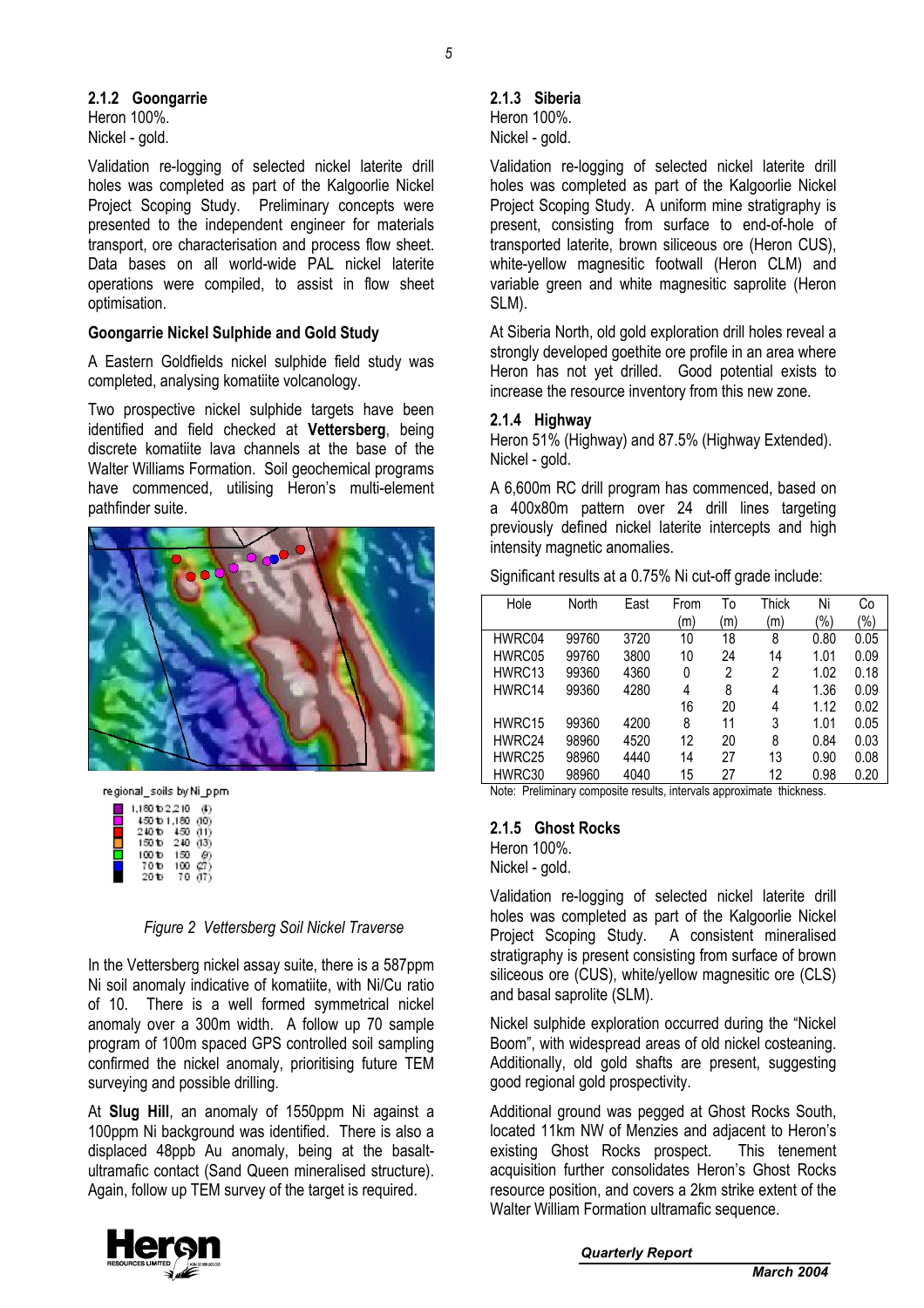### **2.1.6 Kalpini**

Heron 100%. Nickel - gold.

Validation re-logging of selected nickel laterite drill holes was completed as part of the Kalgoorlie Nickel Project Scoping Study.

Bulk samples were prepared and lodged for metallurgical testing.

#### **Kalpini Nickel Sulphide Study**

Previous work by Heron has identified coincident nickel and palladium anomalism in soil sampling at Wellington North and Wellington East Zone 4.

#### **Kalpini East Prospect**

A Ground Disturbance Application was lodged with DoIR to enable drill exploration to commence. Approval is awaited.

#### **Wellington North Prospect**

High grade nickel sulphide mineralisation has been intersected at the Image Resources NL Emu Lake project, at the Gossan Zone locality (refer Figure 3 following).

Heron has a significant ground holding immediately surrounding Image's Gossan Zone, termed the Wellington North and Binti Binti South Prospects. Aeromagnetics demonstrate the magnetic package of rocks within Image's tenements continue northwest and southeast along strike into Heron's tenement holding. In particular, the Image Emu Lake magnetic anomaly is inferred to correlate with Heron's Wellington North Prospect, located 2km NW along strike from the Gossan Zone on the same komatiite unit.

The Company commenced nickel sulphide exploration within its Kalpini belt in the December 2003 Quarter, including the Wellington North, Wellington East and Acra North Prospects (respectively 2km NW, 17km SE and 24km SE along strike from the Emu Lake massive sulphide occurrence, within the Kalpini Western Ultramafic).

Heron completed gossan float sampling at **Wellington North**, with **peak gossan assays 0.57% Ni, 0.09% Cu, 364ppb Pt, and 674ppb Pd**. This is an unequivocal boxwork gossan, and has a low Mn value of 221ppm, confirming an absence of base metal scavenging.

The Wellington North gossan zone quite clearly demonstrates a nickel sulphide endowed komatiite sequence (as strongly confirmed by the Image Emu Lake mineralised intercept), confirming that systematic and blanket ground TEM survey is warranted at Kalpini, to locate nickel sulphide drill targets.

**Wellington North** reconnaissance soil sampling was completed, with **peak soil assays 939ppm Ni, 61ppm Cu and 6ppb Pt**. The prospectivity inferred from the gossan sampling is confirmed by the soil sampling.

## **Acra North Prospect**

Results were received from the Acra North gossan sampling, with an ironstone marker horizon assaying up to **623ppm Ni, 224ppm Cu,** 74ppm Co, 826ppm Cr and 1,030ppm S, with 13ppb Pt and 6ppb Pd. The host horizon is a discrete low order magnetic anomaly associated with interflow cherty sediments, so is not a "classic Kambalda model". The data confirms elevated nickel sulphide pathfinder elements. Acra North is definitely added to the inventory of targets requiring ground TEM.

#### **Kurnalpi West**

Reconnaissance rock chip and soil sampling was undertaken at Kurnalpi West. Significant results were returned from ferruginous outcrop on Lake Yindarlgooda, including **1180ppm Ni and 186ppm Cu**. These Ni/Cu ratios indicate a non lateritic enrichment source for the nickel.

#### **Kalpini Nickel Sulphide Forward Program**

Heron has been in discussion with third parties evaluating opportunities to further advance its Kalpini Nickel Sulphide targets.



*Figure 3 Emu Lake-Wellington North Aeromagnetics and Tenement Holdings* 

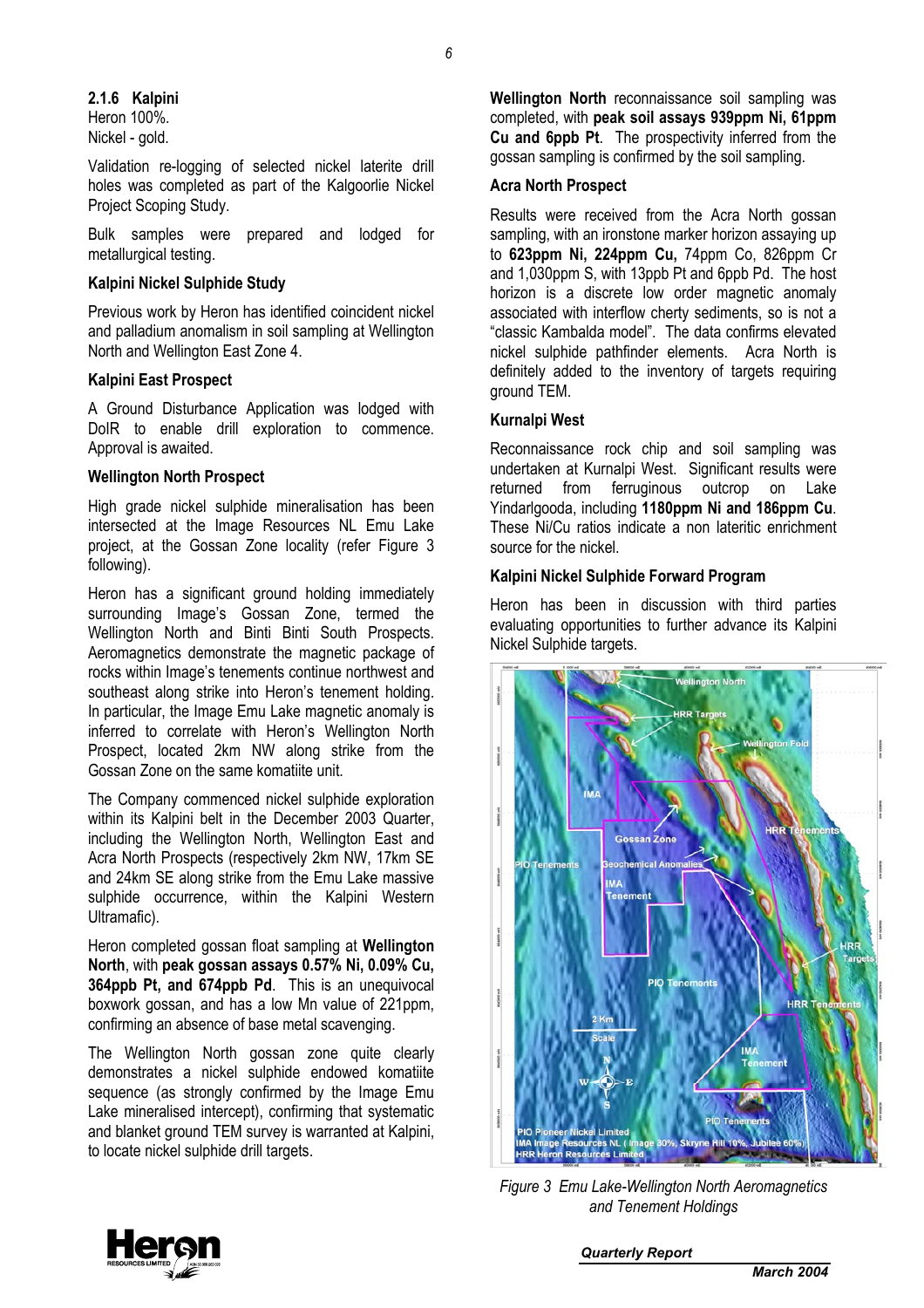### **2.1.7 Lake Rebecca**

Heron 100%. Nickel - gold.

An additional 4km of strike of the Lake Rebecca nickelhosting komatiite unit has been secured. Both nickel laterite and nickel sulphide targets have been defined.

Validation re-logging of selected nickel laterite drill holes was completed as part of the Kalgoorlie Nickel Project Scoping Study. A consistent mineralised stratigraphy is present consisting from surface of brown siliceous ore (CUS), grey nontronite (CUN) and basal saprolite (SLM).

On the basis of komatiite flow interpretation, the base of the Lake Rebecca flow is the eastern side of the komatiite lava channel, confirming this to be the prospective nickel sulphide contact. Of interest, previous nickel sulphide exploration was focussed at the western (being upper) contact, and was thus largely ineffective.

### **2.1.8 Edjudina**

Heron 100%. Nickel - gold.

Heron has acquired a further 22km2 of nickel laterite resource tenements through pegging at Jump Up Dam northeast of Kalpini. The tenements contain a "bullseye" magnetic anomaly associated with an ultramafic channel considered prospective for both nickel sulphide and nickel laterite mineralisation.

The laterite mineralisation is siliceous, of the style amenable to upgrade through screening. No resource estimate is at this stage possible, due to an absence of reliable drilling.

## **2.2 KALGOORLIE GOLD PROVINCE**

#### **2.2.1 Mount Catherine Gold Joint Venture Project**

Heron 100%. Sons of Gwalia right to earn 75%. Gold - nickel. Heron retains all Nickel Rights.

Heron has concluded the terms of a joint venture with Sons of Gwalia Limited ("SOG") whereby SOG may earn a 75% interest in gold and silver minerals through expending \$600,000 within four years. The **Banjo** (55,000t at 2.0g/t Au), **Yarri** (240,000t at 2.6g/t Au) and **Nils Desperandum** (267,000t at 2.4g/t Au) gold resources are included in the joint venture, providing Heron with an opportunity for gold production income through the SOG Carosue plant.

## **2.3 REGENT RESOURCES LIMITED**

Senior Geologist Dave von Perger has assumed responsibility for managing and advancing the Regent IPO project portfolio. Dave is responsible for the outstanding tenement acquisitions during the Quarter. Review and ranking of all projects is current.

## **2.3.1 Yindarlgooda Base Metals**

Regent 100%.

Gold - copper - zinc.

Numerous historical gold workings are present on Regent's tenements, including the **Queen Lapage** gold mining centre, with a gold resource estimated by a previous explorer at 130,000t at 4g/t Au.

Extensive gossanous horizons are recorded from the Yindarlgooda project. These have been confirmed by field checks during the Quarter, aimed at assessing their sulphur potential for use in nickel laterite processing. Open file research has shown that significant work programs have been previously completed at the Yindarlgooda gossans. The model is Canadian style Archaean Volcanogenic Massive Sulphide ("VMS") deposits that include copper and lead-zinc sulphides.

To date only pyrite is recorded at Yindarlgooda, over a 4km strike length, however turquoise is present, indicating an elevated background copper.

#### **2.3.2 Bungalbin**

Regent 100%. Nickel - gold.

Heron has reached agreement with Scimitar Resources for the sale of the Mt Elvire Project and non-iron ore mineral rights at Heron's 100% owned Bungalbin Project. The sale is subject to the execution of a formal Heads of Agreement.

Consideration for the transaction is \$75,000 in cash and 2,000,000 fully paid ordinary shares in the capital of Scimitar, being a total consideration of \$475,000.

Scimitar is a forthcoming IPO intending to raise \$4m.

#### **2.3.3 Bungalbin Iron Ore**

Regent 100%. Iron Ore.

The project is currently subject to joint venture negotiations in respect of an Iron Ore development.

The two excellent Algoma-style Iron Ore occurrences are present, one in-situ haematite and the second kanga (near transported and enriched), that together have a potential iron ore resource of up to 13 million tonne. The immediate shipping target is 4 million tonne.

An information memorandum for the Iron Ore potential was prepared and dispatched to potential investors.

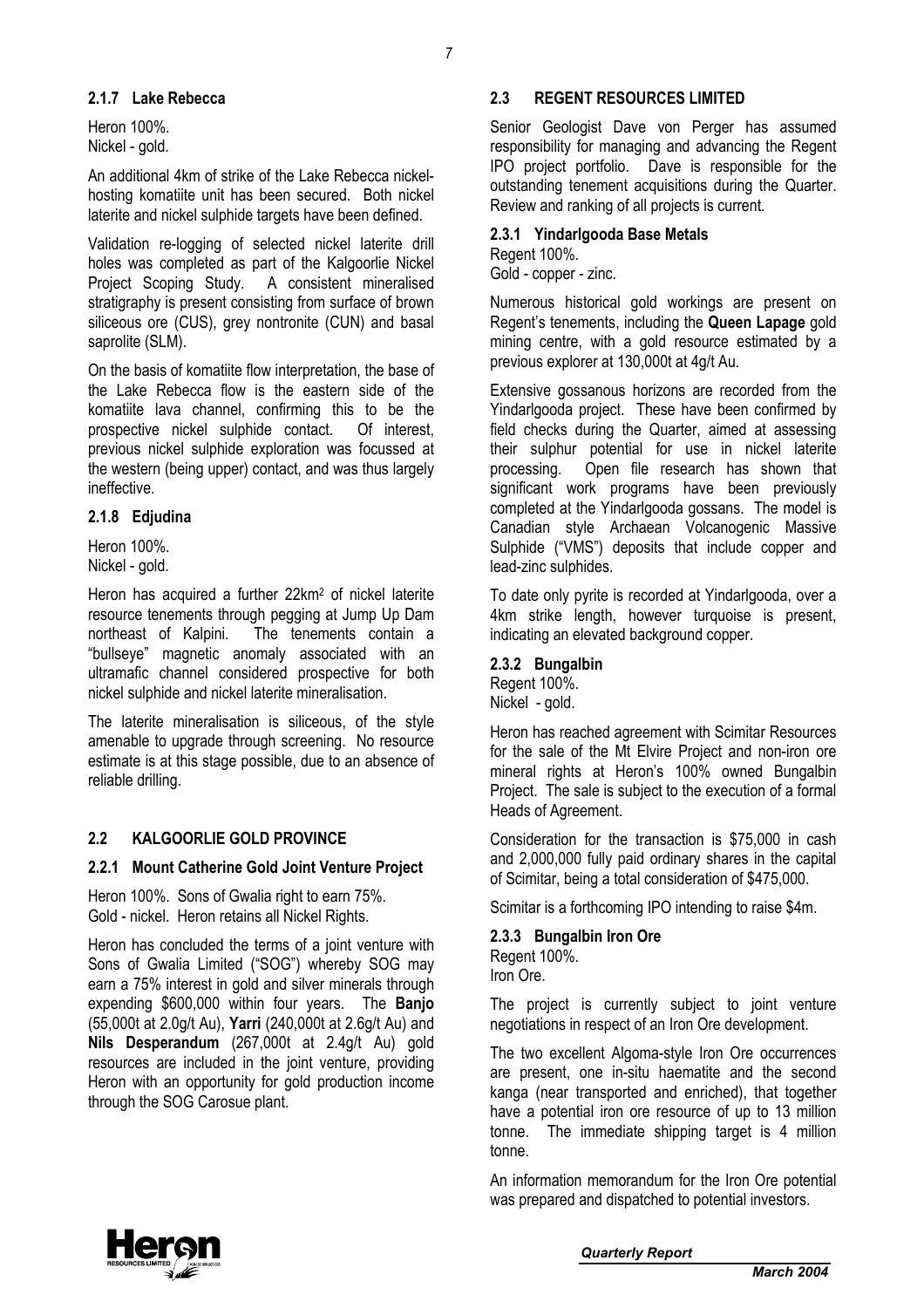#### **2.3.4 Musgrave Base Metal Province**

Regent 100%. Gold - copper.

Regent has applied for Exploration Licences covering some 750km2 in the Warburton area of Western Australia, located 730km NE of Kalgoorlie. The area applied for is considered to be highly prospective for Proterozoic sedex/IOCAD copper mineralisation, hosted within Proterozoic sediments and volcanic sequences on the western margin of the Musgrave Block. The area was explored for copper in the late 1960s and early 1970s by a multi-national explorer who recorded over 150 copper mineralised occurrences and successfully intersected high-grade copper/silver mineralisation in a number of diamond-core drillholes, including:

- 3.5m at 8.2% Cu and 16.4g/t Ag from 73m;
- 3.1m at 2.2% Cu and 19.1g/t Ag from 99m;
- 3.5m at 2.2% Cu and 5.3g/t Ag from 59m.

With the mid 1970s discovery of the massive Olympic Dam copper deposit in South Australia, interest in the area was diverted and little base metal exploration has taken place since this time. With modern geophysical techniques, used in conjunction with the existing geochemical and drilling database, the area can be quickly explored for major concentrations copper mineralisation.

IOCAD target generation will largely be effected through regional magnetic-gravity modelling, aimed at identifying high level intrusive systems with haematite alteration.

Potential also exists for Voiseys Bay style magmatic copper-nickel mineralisation, in view of the well documented nickel sulphide occurrences in the central and eastern Musgrave Block.

#### **2.3.5 New Gold Tenement Acquisitions**

Regent continues to maintain a policy of competitive tenement pegging concentrating on prospective greenstone belt areas in the Eastern Goldfields. The following significant new ground positions, beneficially held 100 percent by Regent, were applied for during the Quarter:

- **Kanowna Racetrack**: 1,000ha located 7km SE of Kanowna Belle on splay structures off the main White Feather mineralised structure, excellent alteration targets.
- **Mulwarrie**: 22ha located at the Mulwarrie gold mining centre containing several significant gold workings on quartz lodes and mineralised porphyry intrusives. Initial wide spaced reconnaissance soil sampling by Regent returned anomalous results up to 20ppb Au.
- **Gibraltar**: 9.7ha located at Gibraltar gold mining centre and 1km NW along strike from the Bill's Gossan nickel sulphide occurrence. A compilation of past exploration results in the tenement area revealed a strong soil gold anomaly of up to 235ppb Au.
- **Barwidgee**: 4km2 located 300m N from the now closed Bill's Find opencut gold deposit near Barwidgee.
- **Melita**: a further two tenements were applied for in the Melita area that is considered prospective for VMS base metal and gold mineralisation. The Melita felsic volcanic pile is a southern extension of the Teutonic Bore VMS mineralised centre. The acquisitions further consolidate Regent's Melita ground position.
- **Darlot North**: some 16km2 located 10km N of the Darlot gold mining centre which adds to Regent's growing land position in this centre.

 $2KRL$ 

## **IAN BUCHHORN MANAGING DIRECTOR**

*The information is based on, and accurately reflects, information compiled by Ian James Buchhorn, who is a Member of the Australasian Institute of Mining and Metallurgy (AusIMM) and has 30 years experience as an exploration geologist, 20 years experience as a mineral economist, and 7 years experience in evaluating nickel laterite mineral resources, and has the appropriate relevant qualifications, experience and competence to be considered as a "Competent Person" as defined in the JORC Code.* 

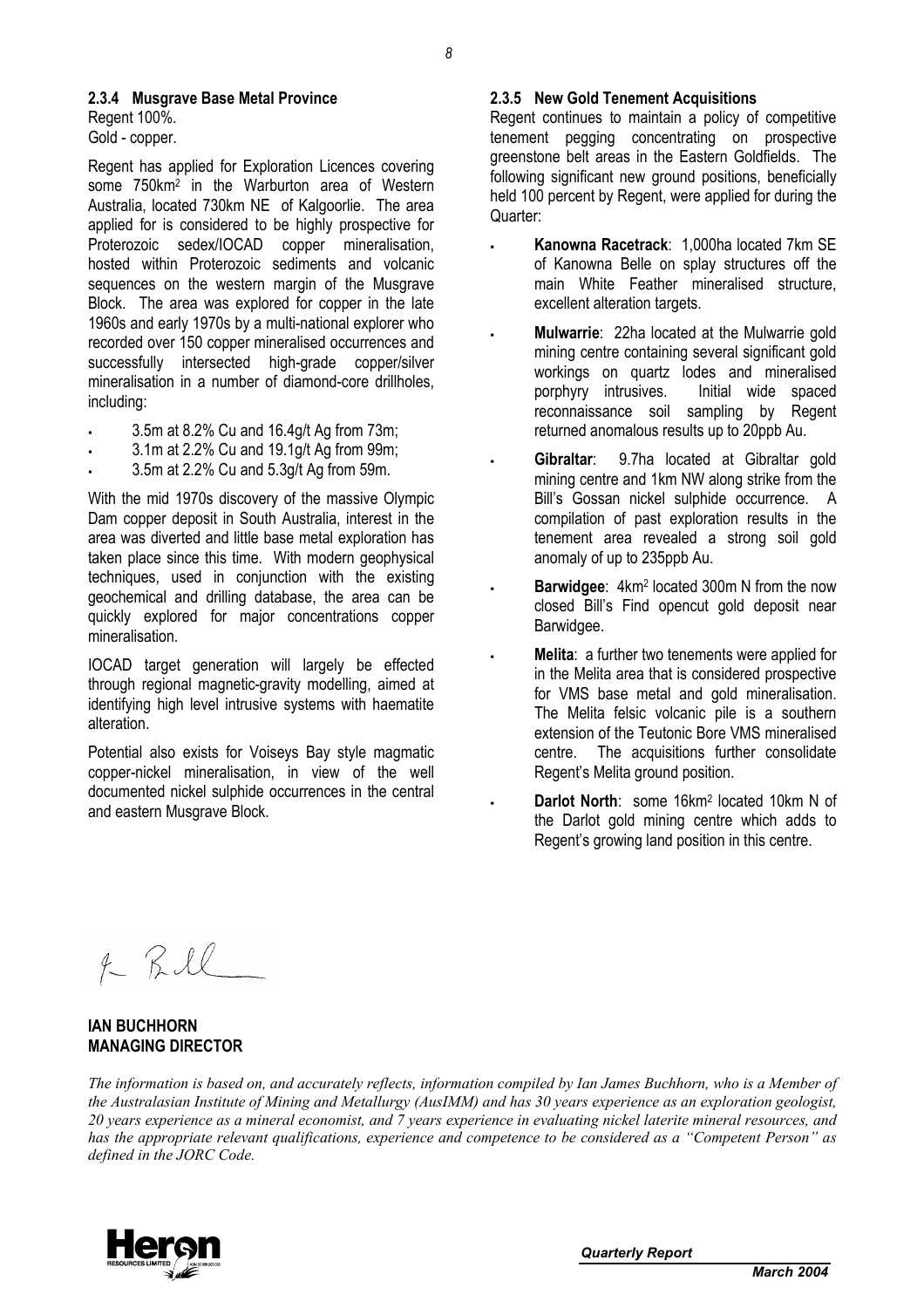## **Appendix 5B**

## **MINING EVDLORATION ENTITY OLLARTERLY REPORT**

| <u>MINING EAPLORATION ENTITY QUARTERLY REPORT</u><br>Name of entity                                                                                                       |                                   |                                         |  |  |
|---------------------------------------------------------------------------------------------------------------------------------------------------------------------------|-----------------------------------|-----------------------------------------|--|--|
| <b>HERON RESOURCES LIMITED</b>                                                                                                                                            |                                   |                                         |  |  |
| <b>ABN</b>                                                                                                                                                                | Quarter ended ("current quarter") |                                         |  |  |
| 30 068 263 098                                                                                                                                                            | 31 March 2004                     |                                         |  |  |
|                                                                                                                                                                           |                                   |                                         |  |  |
| <b>Consolidated statement of cash flows</b>                                                                                                                               |                                   |                                         |  |  |
| Cash flows related to operating activities                                                                                                                                | <b>Current Qtr</b><br>\$A'000     | Year to Date<br>$(9$ months)<br>\$A'000 |  |  |
| 1.1<br>Receipts from product sales and related debtors<br>1.2<br>Payments for: (a) exploration and evaluation<br>development<br>(b)<br>(c) production                     | (310)                             | (974)                                   |  |  |
| administration<br>(d)<br>1.3<br>Dividends received                                                                                                                        | (86)                              | (385)                                   |  |  |
| 1.4<br>Interest and other items of similar nature received<br>1.5<br>Interest and other costs of finance paid<br>1.6<br>Income taxes paid                                 | 26                                | 46                                      |  |  |
| Other (provide details if material)-GST Paid<br>1.7<br>- Administration fees<br>- Sale of Data                                                                            | (4)<br>4<br>0                     | 11<br>104<br>15                         |  |  |
| <b>Net Operating Cash Flows</b>                                                                                                                                           | (370)                             | (1, 183)                                |  |  |
| Cash flows related to investing activities                                                                                                                                |                                   |                                         |  |  |
| 1.8<br>Payment for purchases of: (a)<br>prospects                                                                                                                         | (195)                             | (220)                                   |  |  |
| equity investment<br>(b)<br>other fixed assets<br>(c)<br>Proceeds from sale of:<br>1.9<br>prospects<br>(a)<br>equity investment<br>(b)                                    | (20)                              | (25)                                    |  |  |
| other fixed assets<br>(c)<br>1.10 Loans to other entities<br>1.11 Loans repaid by other entities<br>1.12 Other (provide details if material)<br>-Cash outflow on demerger | 71                                | (25)<br>179<br>(15)                     |  |  |
| <b>Net Investing Cash Flows</b>                                                                                                                                           | (144)                             | (106)                                   |  |  |
| 1.13 Total operating and investing cash flows<br>(carried forward)                                                                                                        | (514)                             | (1,289)                                 |  |  |

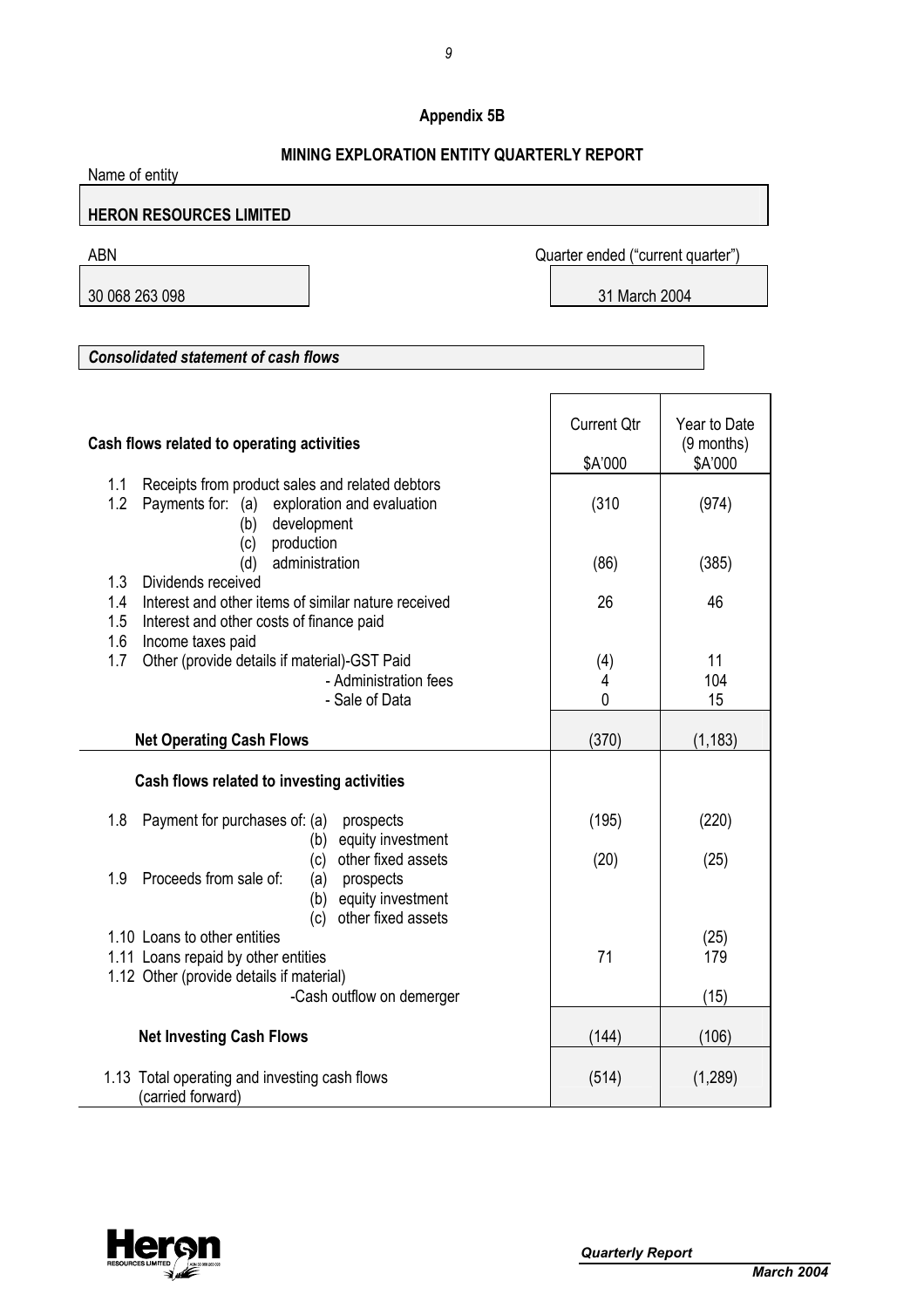| 1.13 Total operating and investing cash flows<br>(brought forward)                                                                                                                               | (514) | (1,289) |
|--------------------------------------------------------------------------------------------------------------------------------------------------------------------------------------------------|-------|---------|
| Cash flows related to financing activities                                                                                                                                                       |       |         |
| 1.14 Proceeds from the issue of shares, options, etc.<br>1.15 Proceeds from the sale of forfeited shares<br>1.16 Proceeds from borrowings<br>1.17 Repayment of borrowings<br>1.18 Dividends paid |       | 2,646   |
| 1.19 Other (provide details if material)<br>- Refundable Bond                                                                                                                                    |       | 20      |
| Net financing cash flows                                                                                                                                                                         |       | 2,666   |
| Net increase (decrease) in cash held                                                                                                                                                             | (514) | 1,377   |
| 1.20 Cash at beginning of quarter/year to date<br>1.21 Exchange rate adjustments                                                                                                                 | 2,591 | 700     |
| 1.22 Cash at end of quarter                                                                                                                                                                      | 2,077 | 2,077   |

 **Payments to directors of the entity and associates of the directors, payments to related entities of the entity and associates of the related entities** 

|                                                                     | <b>Current Qtr</b><br>\$A'000 |
|---------------------------------------------------------------------|-------------------------------|
| 1.23 Aggregate amount of payments to the parties included item 1.2  | 101                           |
| 1.24 Aggregate amount of loans to the parties included in item 1.10 |                               |

1.25 Explanation necessary for an understanding of the transactions

| Directors fees, salaries and superannuation (A\$74,000).                  |
|---------------------------------------------------------------------------|
| Provision of office accommodation by director-related entity (A\$15,000). |
| Provision of legal advice by director-related entity (A\$12,000).         |

## **Non-cash financing and investing activities**

 2.1 Details of financing and investing transactions which have had a material effect on consolidated assets and liabilities but did not involve cash flows

Nil

 2.2 Details of outlays made by other entities to establish or increase their share in projects in which the reporting entity has an interest

See attached schedule

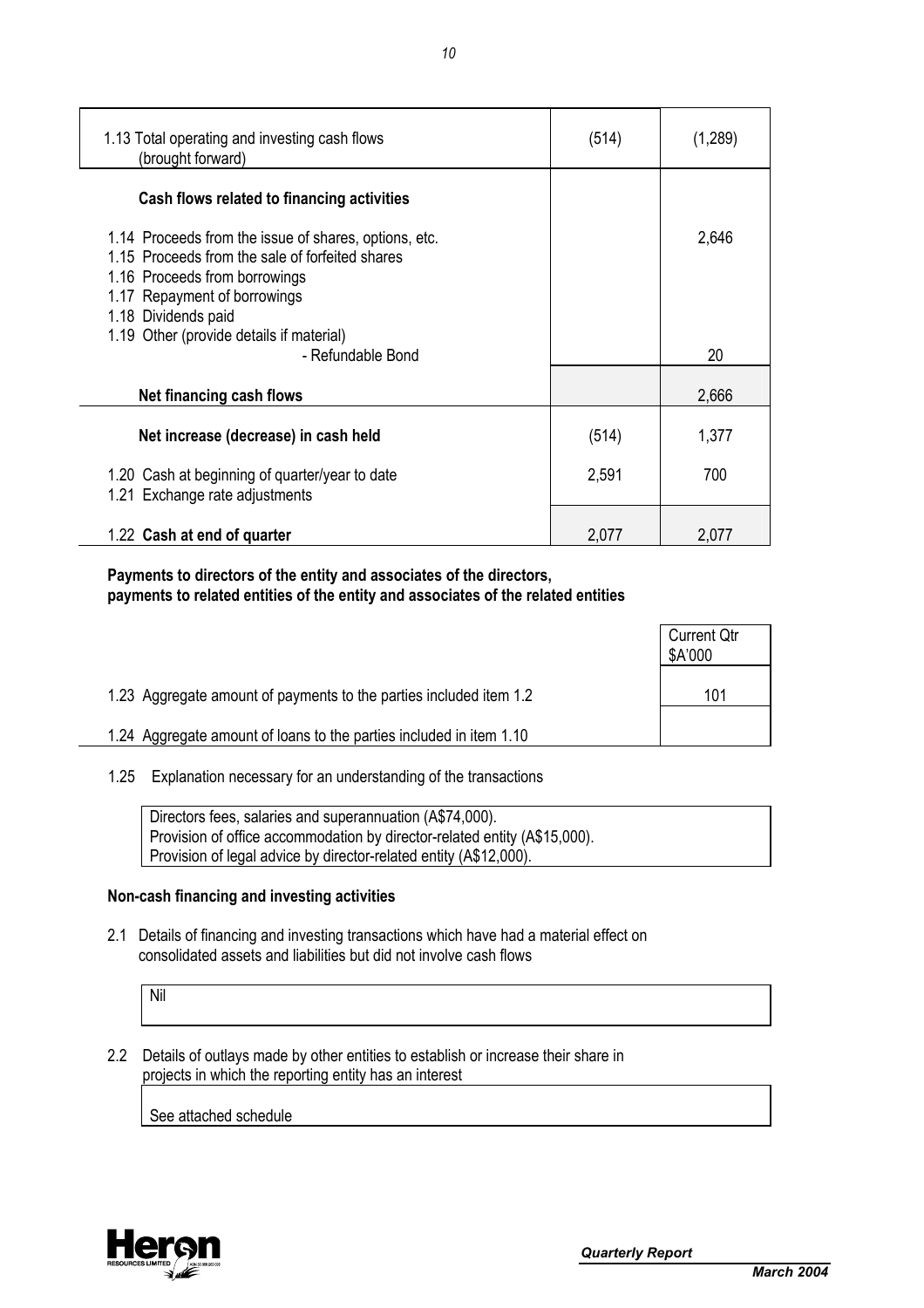## **Financing facilities available**

*Add notes as necessary for an understanding of the position*

|                                 | Amount available<br>\$A'000 | Amount used<br>\$A'000 |
|---------------------------------|-----------------------------|------------------------|
| Loan facilities<br>3.1          |                             |                        |
| 3.2 Credit standby arrangements |                             |                        |

## **Estimated cash outflows for next quarter**

|                                | \$A'000 |
|--------------------------------|---------|
| 4.1 Exploration and evaluation | 300     |
| 4.2 Development                |         |
| Total                          | 300     |

 $\overline{\phantom{a}}$ 

## **Reconciliation of cash**

÷.

| Reconciliation of cash at the end of the quarter (as<br>shown in the consolidated statement of cash flows) to<br>related items in the accounts as follows. | <b>Current Quarter</b><br>\$A'000 | <b>Previous Quarter</b><br>\$A'000 |
|------------------------------------------------------------------------------------------------------------------------------------------------------------|-----------------------------------|------------------------------------|
| 5.1 Cash on hand and at bank                                                                                                                               | 244                               | 162                                |
| 5.2 Deposits at call                                                                                                                                       | 1,728                             | 2,324                              |
| 5.3 Bank Overdraft                                                                                                                                         |                                   |                                    |
| 5.4 Other (provide details)<br>Environmental bonds                                                                                                         | 105                               | 85                                 |
| Total: cash at end of quarter (Item 1.22)                                                                                                                  | 2,077                             | 2,571                              |

## **Changes in interests in mining tenements**

|     |                                                                     | Tenement<br>reference | Nature of interest<br>(note (2)) | Interest at<br>Begin of | Interest at<br>End of |
|-----|---------------------------------------------------------------------|-----------------------|----------------------------------|-------------------------|-----------------------|
|     |                                                                     |                       |                                  | Quarter                 | Quarter               |
| 6.1 | Interests in mining<br>tenements relinquished,<br>reduced or lapsed |                       | See attached<br>schedule         |                         |                       |
| 6.2 | Interests in mining<br>tenements acquired or<br>increased           |                       | See attached<br>schedule         |                         |                       |

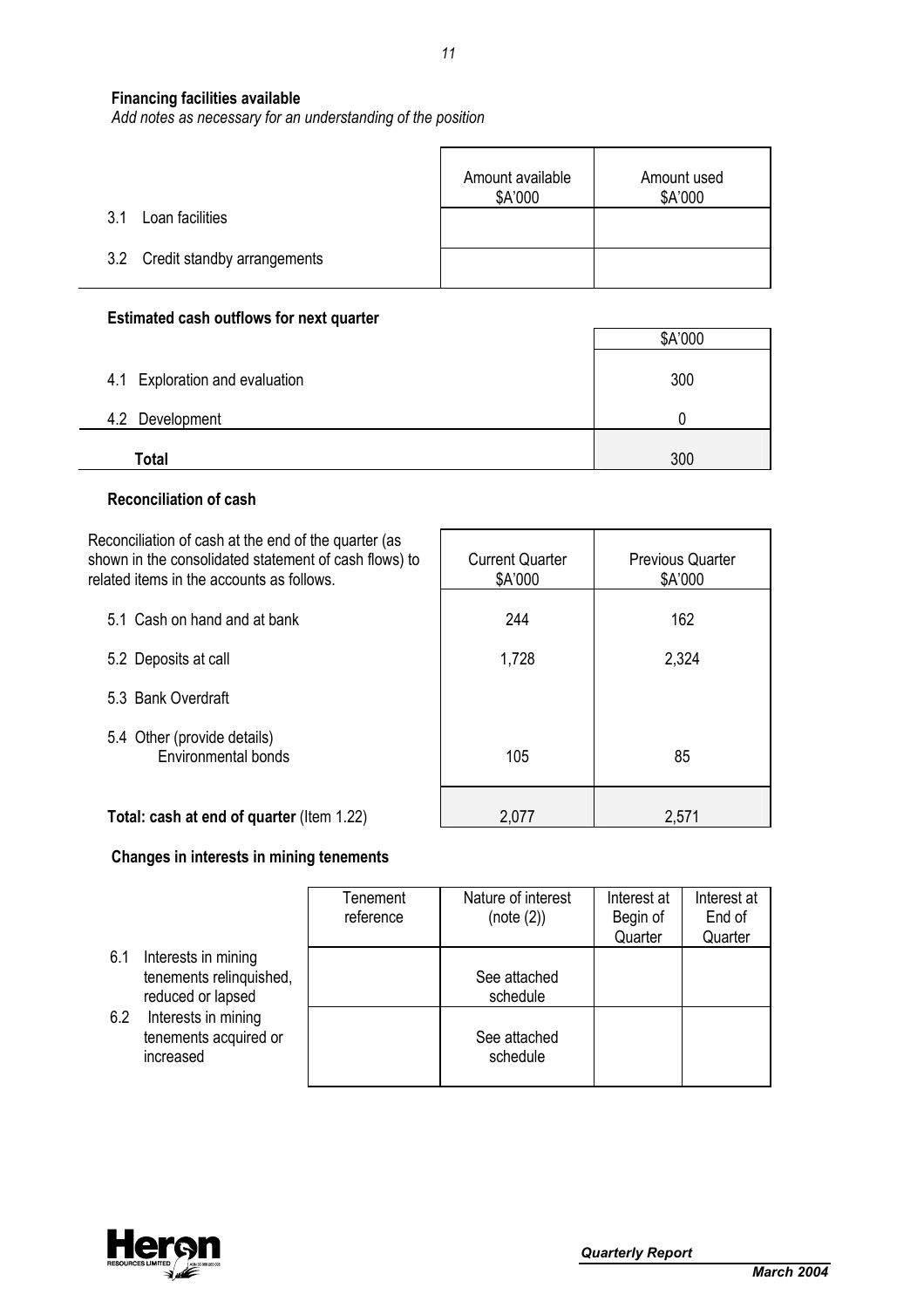## **Issued and quoted securities at end of current quarter**

 *Description includes rate of interest and any redemption or conversion rights together with prices and dates.* 

|                                                                                                                                                    | Total<br>number                                                                            | Number<br>quoted                                     | Issue price per<br>security<br>(see note 3)<br>$($ \$)                                                | Amount paid up<br>per security (see<br>note 3)<br>(3)                                                                              |
|----------------------------------------------------------------------------------------------------------------------------------------------------|--------------------------------------------------------------------------------------------|------------------------------------------------------|-------------------------------------------------------------------------------------------------------|------------------------------------------------------------------------------------------------------------------------------------|
| 7.1 Preference securities<br>(description)                                                                                                         |                                                                                            |                                                      |                                                                                                       |                                                                                                                                    |
| 7.2 Changes during Quarter<br>Increases through share<br>(a)<br>issues<br>Decreases through<br>(b)<br>returns of capital,<br>buybacks, redemptions |                                                                                            |                                                      |                                                                                                       |                                                                                                                                    |
| 7.3 Ordinary securities                                                                                                                            | 128,939,600                                                                                | 128,939,600                                          |                                                                                                       |                                                                                                                                    |
| 7.4 Changes during Quarter<br>Increases through share<br>(a)<br>issues<br>Decreases through<br>(b)<br>returns of capital,<br>buybacks              | 400,000                                                                                    | 400,000                                              | \$0.17                                                                                                | \$0.17                                                                                                                             |
| 7.5 Convertible debt securities<br>(description)                                                                                                   |                                                                                            |                                                      |                                                                                                       |                                                                                                                                    |
| 7.6 Changes during Quarter<br>Increases through issues<br>(a)<br>Decreases through<br>(b)<br>securities matured,<br>converted                      |                                                                                            |                                                      |                                                                                                       |                                                                                                                                    |
| 7.7 Options<br>(description and conversion<br>factor)                                                                                              | 785,000<br>785,000<br>2,000,000<br>500,000<br>500,000<br>350,000<br>4,243,172<br>1,900,000 | Nil<br>Nil<br>Nil<br>Nil<br>Nil<br>Nil<br>Nil<br>Nil | <b>Exercise Price</b><br>\$0.35<br>\$0.50<br>\$0.35<br>\$0.35<br>\$0.50<br>\$0.30<br>\$0.25<br>\$0.25 | <b>Expiry Date</b><br>19/10/2004<br>19/10/2004<br>20/12/2004<br>30/06/2005<br>30/06/2005<br>23/04/2006<br>30/06/2007<br>16/12/2007 |
| 7.8 Issued during Quarter                                                                                                                          | 100,000                                                                                    | Nil                                                  | \$0.25                                                                                                | 16/12/2007                                                                                                                         |
| 7.9 Exercised during Quarter                                                                                                                       |                                                                                            |                                                      |                                                                                                       |                                                                                                                                    |
| 7.10 Expired during Quarter                                                                                                                        | 100,000<br>350,000                                                                         | Nil<br>Nil                                           | \$0.25<br>\$0.30                                                                                      | 04/04/2004<br>23/04/2006                                                                                                           |
| 7.11 Debentures<br>(totals only)                                                                                                                   |                                                                                            |                                                      |                                                                                                       |                                                                                                                                    |
| 7.12 Unsecured notes<br>(totals only)                                                                                                              |                                                                                            |                                                      |                                                                                                       |                                                                                                                                    |

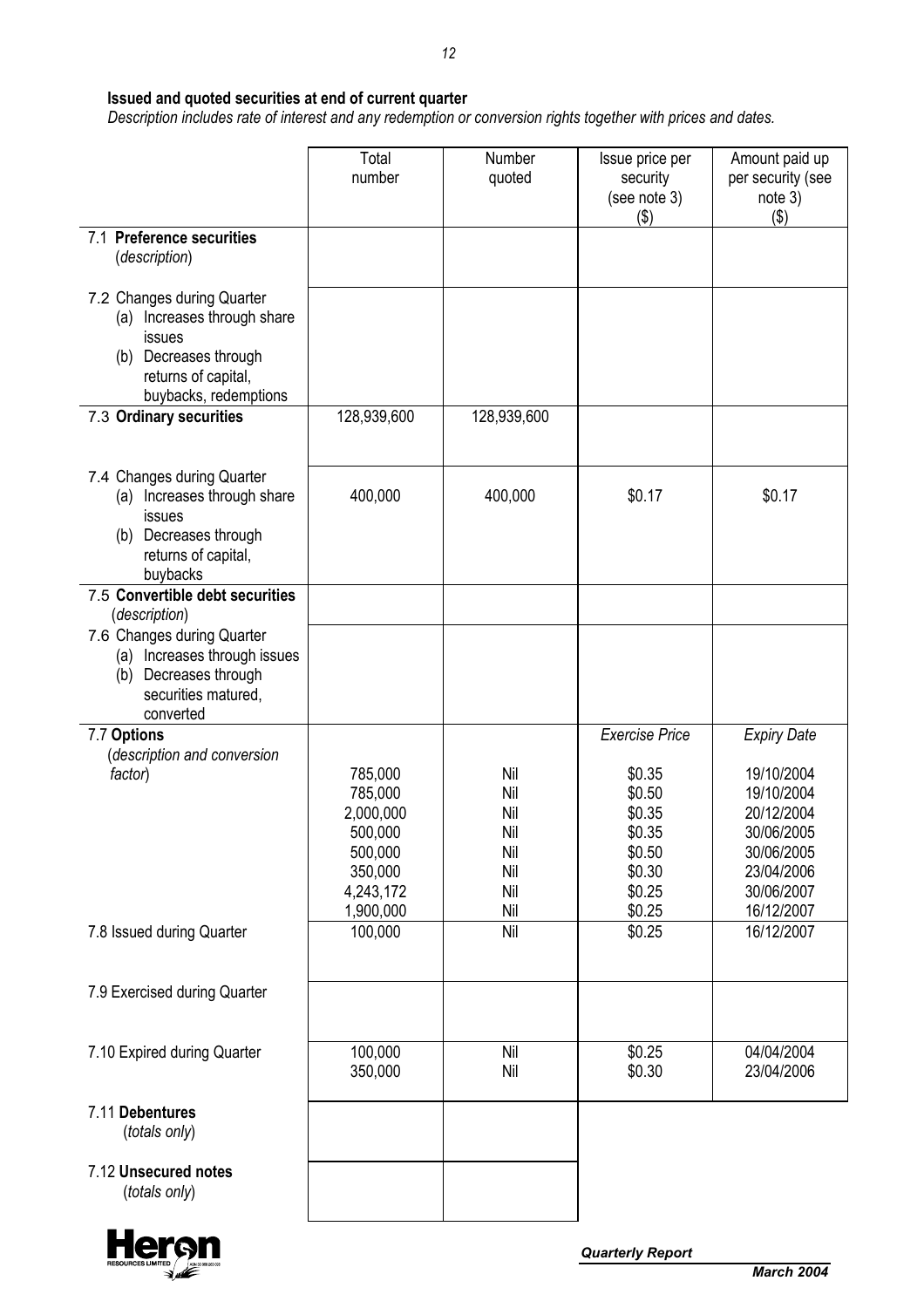## **Compliance 2.2 Details of outlays made by other entities to establish or increase their share in projects in which the reporting entity has an interest.**

- 1. Portman Limited ("Portman") has entered into an option to purchase the Bungalbin and Mount Jackson Project tenements for \$25,000 and at least \$250,000 of exploration expenditure. Heron will retain a FOB royalty on any Iron Ore sold from the tenements, and Heron will retain all other mineral rights.
- 2. Mount Burgess Mining NL ("Mount Burgess") has the right to earn a 70% interest of the non-nickel rights in the Perrinvale Joint Venture Project tenements through sole funding the initial \$500,000 of exploration expenditure.
- 3. Sons of Gwalia Limited ("SOG") may earn a 75% interest in precious metals from Heron's Mount Catherine Project through expending \$600,000 within four years.
- 4. Bronzewing Gold NL ("Bronzewing") may earn a 70% interest in precious metals from Heron's King of Creation Project through expending \$250,000 within four years.
- 5. Jackson Gold Limited ("Jackson") may earn a 70% interest in gold and silver minerals through expending \$300,000 within four years. Once Jackson earns its equity, Heron may at its sole discretion contribute on a prorata basis, or convert to a 20% free-carried equity to the completion of a Bankable Feasibility Study that recommends commencement of mining, or convert to a 2.5% royalty for recovered metal.

## **6.1 Interests in Mining Tenements transferred, relinquished, reduced or lapsed**

| Tenement | <b>Nature of Interest</b>   | % Begin Quarter | % End Quarter |
|----------|-----------------------------|-----------------|---------------|
| E25/234  | <b>Registered Applicant</b> | 100             |               |
| E31/374  | <b>Registered Holder</b>    | 100             |               |
| E31/377  | <b>Registered Holder</b>    | 100             |               |
| E31/430  | <b>Registered Holder</b>    | 100             |               |
| P24/3924 | <b>Registered Applicant</b> | 100             |               |
| P25/1755 | Registered Applicant        | 100             |               |

## **6.2 Interests in Mining Tenements acquired or increased**

| <b>Tenement</b> | <b>Nature of Interest</b>   | % Begin Quarter | % End Quarter |
|-----------------|-----------------------------|-----------------|---------------|
| E25/241         | <b>Registered Holder</b>    |                 | 100           |
| E27/322         | Registered Applicant        | 0               | 100           |
| E28/1427        | Registered Applicant        | 0               | 100           |
| E28/1428        | <b>Registered Applicant</b> | 0               | 100           |
| E31/664         | Registered Applicant        | 0               | 100           |
| E30/285         | Registered Applicant        | 0               | 100           |
| E37/782         | <b>Registered Applicant</b> | 0               | 100           |
| E53/1119        | Registered Applicant        | 0               | 100           |
| E69/1931        | Registered Applicant        | 0               | 100           |
| E69/1932        | <b>Registered Applicant</b> | 0               | 100           |
| E69/1933        | <b>Registered Applicant</b> | 0               | 100           |
| E69/1934        | <b>Registered Applicant</b> | 0               | 100           |
| E69/1935        | Registered Applicant        | 0               | 100           |
| M24/898         | Registered Applicant        | 0               | 100           |
| M27/430         | Registered Applicant        | 0               | 100           |
| P16/2249        | Registered Applicant        | 0               | 100           |
| P16/2250        | Registered Applicant        | 0               | 100           |
| P28/1004        | Registered Applicant        | 0               | 100           |
| P28/1005        | Registered Applicant        | 0               | 100           |
| P28/1006        | Registered Applicant        | 0               | 100           |
| P29/1827        | Registered Applicant        | 0               | 100           |